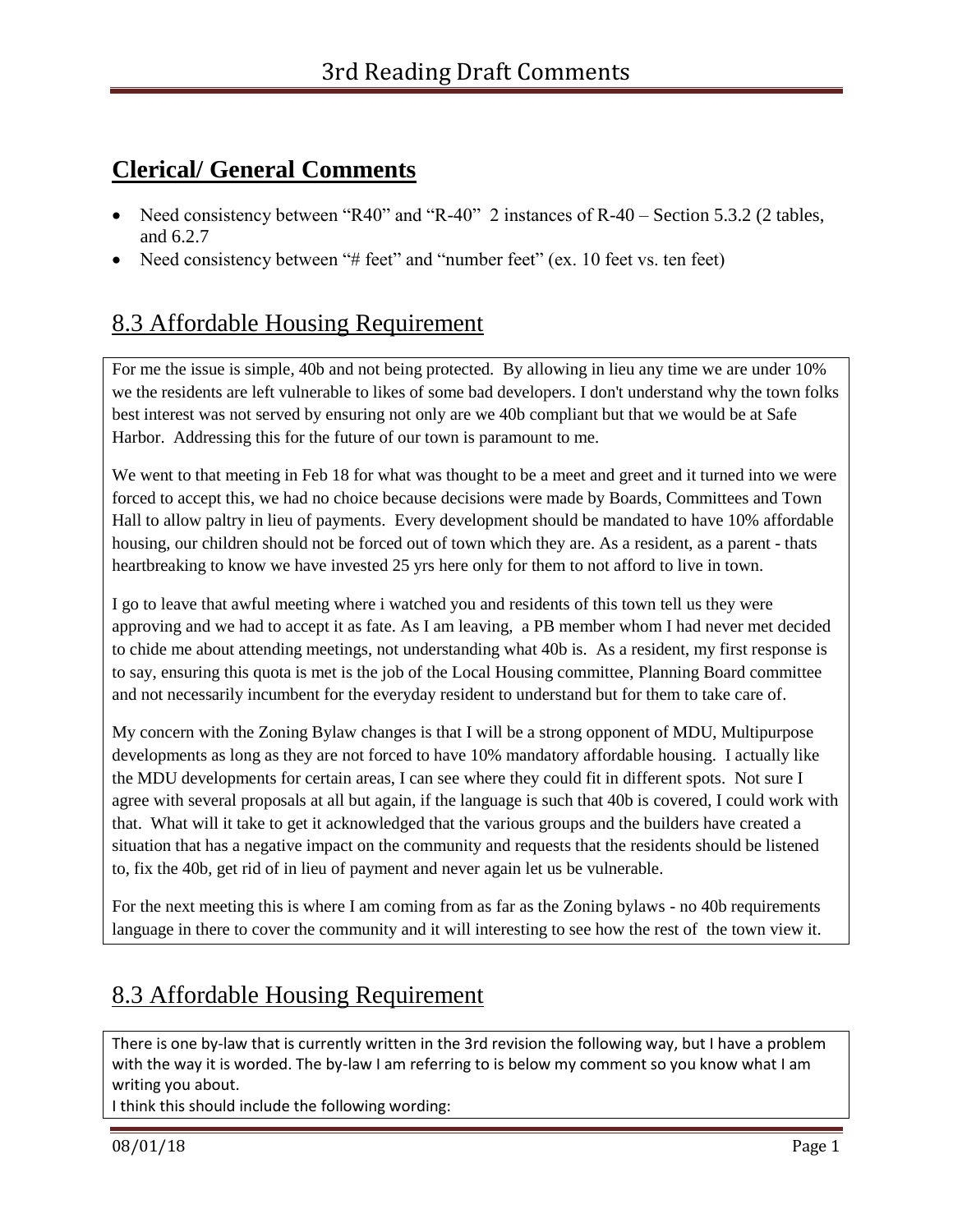The Town should NOT allow 'in lieu of' payments UNLESS we are well above our 10% quota. I do feel that we would have already met our quota if this was in place when all of the newly built apartment buildings that were built were not allowed to have buy-outs.

## Affordable Housing Trust Fund (not Zoning Bylaw issue)

Besides this, I really would like to know where the existing funds that have been collected and have accumulated (substantial amount of money) by buy-outs is going to be used for. Is this build-up of funds going to be used as a slush fund for whatever, or whenever, the Town decides to tap into it? This money should have a specific purpose, and used for it accordingly. Social Security did this to the elderly, and it is so, so wrong. Whatever money is earmarked for, is where it should be applied to.

## 2.0 Definitions

**Definitions – Some of the missing definitions may be ok…I just wanted it noted in case of oversight.**

- New Adult Day Care Shouldn't that be grouped with Senior Housing
- Missing Accessory Motor Vehicle Rental and Leasing
- Missing Boarding or Lodging House
- Missing Commercial Mobile Radio Service/Mobile Telecommunications Providers
- Missing Daily Vehicular Trip
- Family Child Care Home Why is it broken down into 2 definitions?
- Dwelling, Single-Family Attached There is NO such thing in Tewksbury. We don't have duplexes on their own lot.
- Family Suite We need to list what is defined "Family Members"
- Live Work Unit What is this?
- $\bullet$  Missing Earth Moving
- Missing FIRM
- Missing Itinerant Roadside Vending
- Kennel, Commercial We need to break this definition down. Grooming and Training should NOT be in the same category as housed, bred and sold (Kennel should be aligned with Town Clerk regulations)
- $\bullet$  Missing Light Manufacturing
- Missing Major Commercial Project
- Missing Major Recreational Equipment
- Missing Width of Parking Stall
- Should Nursing Home be grouped with Senior Housing?
- Zoning Enforcement Officer This is new 40A?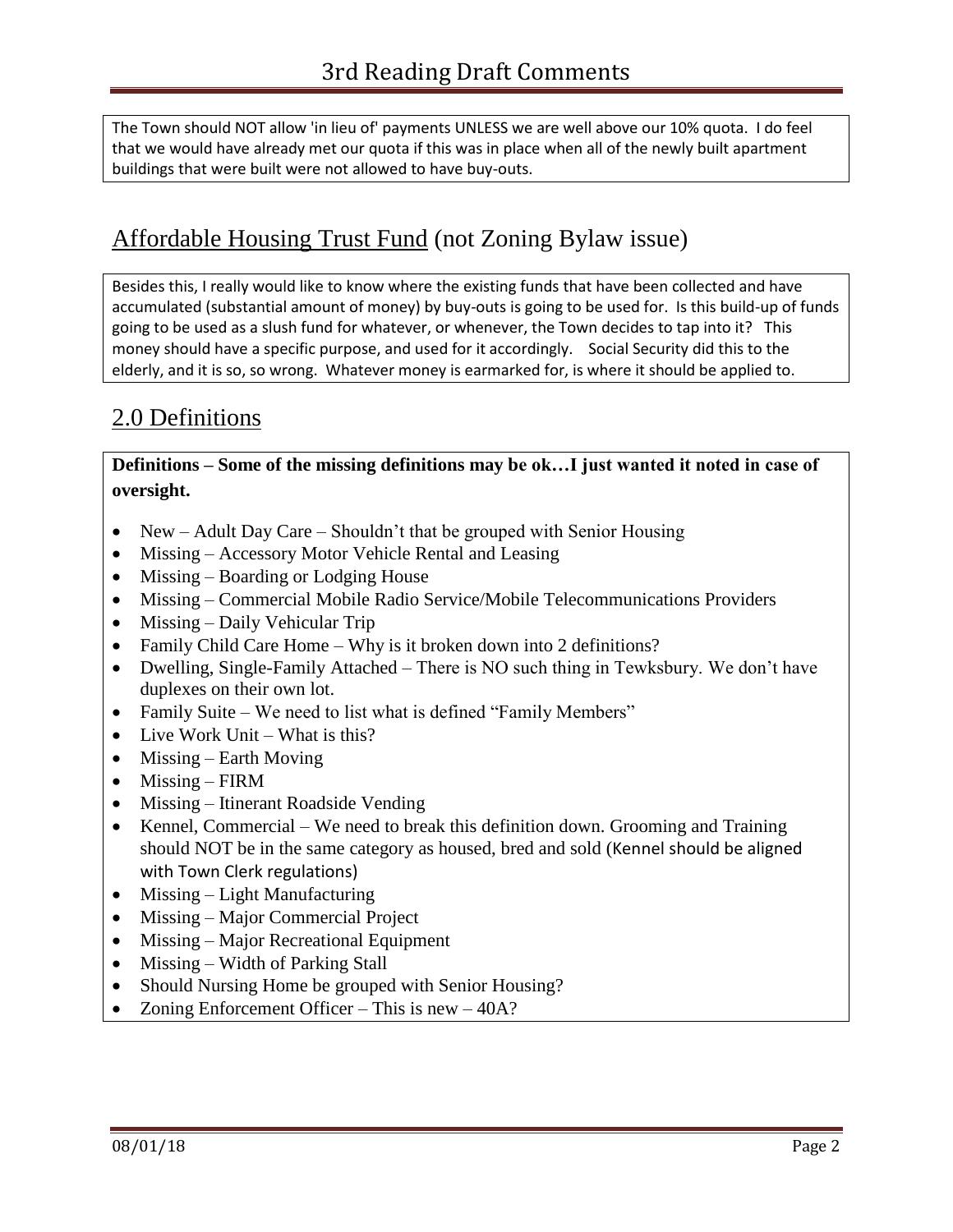8. All buildable lots shall be able to encompass a circle that touches the frontage and has a diameter equal to 80% of the lot's frontage requirement within the interior of the lot.



## Section 3.5 Special Permits

Another suggestion I have is that any of the major changes that the Planning Board has to decide on, be put to some type of election or vote so the Towns people can have some say into the decision. This would give the residents a voice into some of these major happenings. The Public meetings that the Board offers now, is not working. It seems that the residents comments have not been taken into play when the Planning Board makes their final decision on what they are going to vote on.

#### Section 4 Establishment of Districts

| $\bullet$ 4.1 – Use Districts should match the districts in Section 5 (Name and position) |
|-------------------------------------------------------------------------------------------|
| Farming $(F)$ vs $(FA)$                                                                   |
| Multiple Residence District vs. Multiple Residence                                        |
| South Business vs. South Village Business                                                 |
| West Side Neighborhood (WSN) vs. Westside Neighborhood Business (WNB)                     |
| Transition District (TD) is listed in Section 5.2.2(A) but not in Section 4.1             |
|                                                                                           |

 4.2.1 (H) – Did we decide not to fix the zoning along Main Street to the property line and stick with 291'?

## Section 5 District Regulations

- 5.1 Note we should look at a different residential zone for certain areas.
- 5.2.2 The order should match Section 4.1 and naming consistency
- The definition for the TD district in the  $5.2.2(A)$  is different than TD in  $5.2.4(B)$ . Are they both needed and if so, should be combined.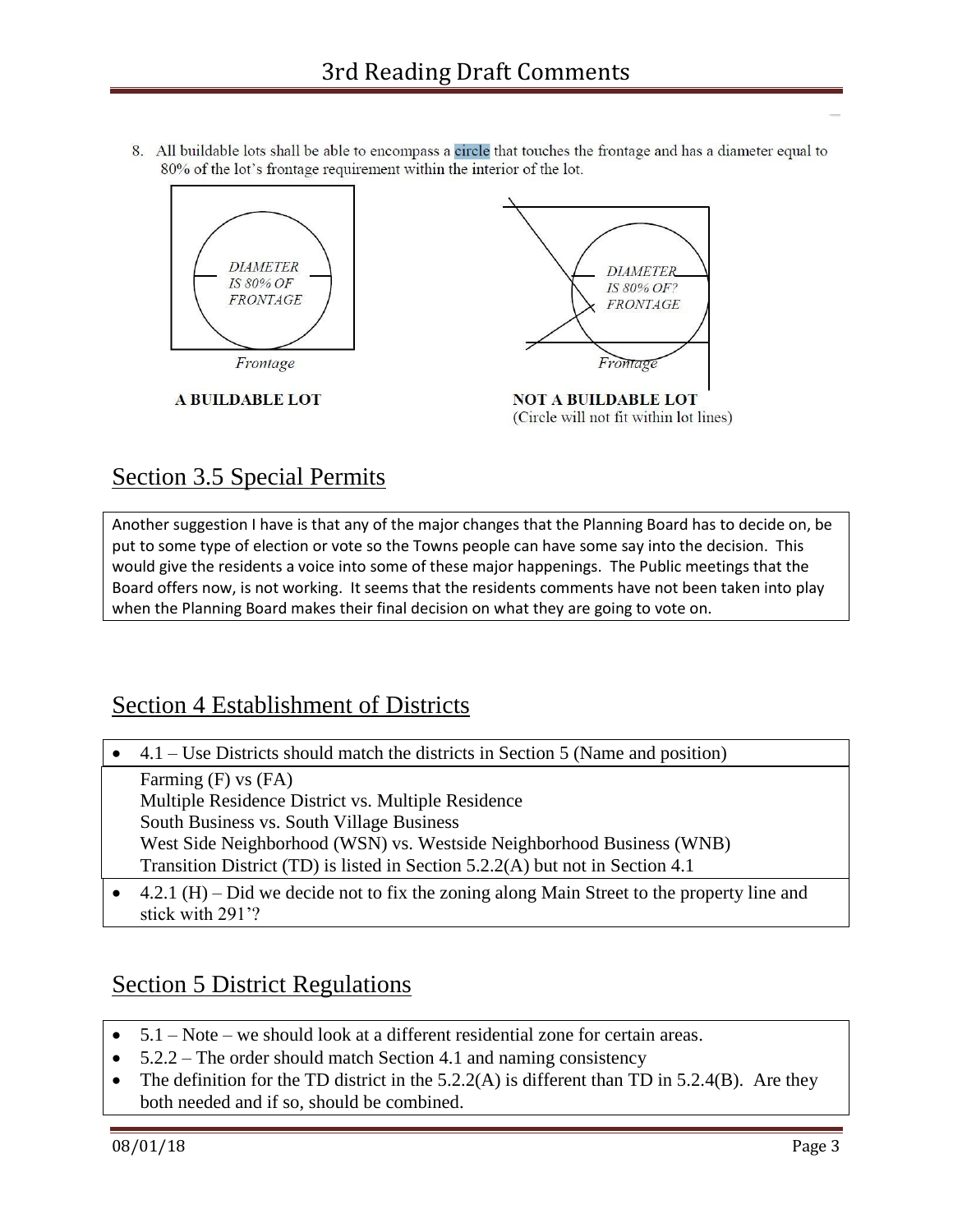- Page 33 Section 5.3.1.A.2. Lot width equal to minimum frontage at building setback. Is this necessary as in the next section we have the 80% building envelope?. Lot width same as minimum frontage would cause some funky shaped lots and or create un-necessary increase in frontage on the inside of curved lots.
- Page 34 Section 5.3.1.A.4. On the 6th sentence is the 5 in Section 5 correct?
- $\bullet$  5.3.1(B)1 I know this is in the current zoning but why? How do we know if the street is 40'?
- $\bullet$  5.3.1(E)5 There needs to be something in place for residences who want to put up a fence over 6' in a residential neighborhood.
- Did we take care of the "Z factor"?
- 5.3.2 What is a "zero lot line"? Why should be ever approve something with zero setback?
- $\bullet$  5.4.1(D) Should this be ALL municipal uses not just parks and playgrounds since the Municipal District has gone away.
- Page 41 Section 5.4.D.1 Truck Boxes.. Did we want to allow them in certain instances with a special permit? ie. in the rear of building not visible from any abutter?
- $\bullet$  5.4.2(A) The prohibited uses in the current bylaw should be listed. A statement not limited to could be added. Also, this is referencing tables in Section 5 but the uses have been moved to Appendix A.
- 5.4.5(3)a –There is no R80 so that should be deleted
- Page 41 Section 5.5 Wireless Communication. Do we need to address the antennas mounted on utility poles or exempt them?

#### Section 6 Site Development Standards

- Page 63 Section 6.1.10 This differs from DPW standards. Although not an issue on Main Street it can be a major issue on Town Streets.
- Page 66 Section 6.1.12.1.G.2 Parking in front yard setback in Industrial zones. This section needs some work as applicants are always asking for a waiver. Not sure what the original intent was but it needs looking at.
- $6.2.3(A)$  This should be deleted.
- $\bullet$  6.2.3(H) Does this include all flags?
- $\bullet$  6.2.3(I) What if they have a logo on the directional sign?
- $6.2.4(A)$  Add comma after tethered.
- $\bullet$  6.2.7(A) There is no limit on how many signs? How does this work with a home occupation?
- $\bullet$  6.2.9(E3) It should read ..." more than 3 feet from not "more than feet f3rom"
- $\bullet$  6.3 Section 4.X just a place holder to update section
- 6.3(A3b) How far into the setbacks can porches, stoops and balconies go?
- $6.3(B1)$  Table X.X place holder to update section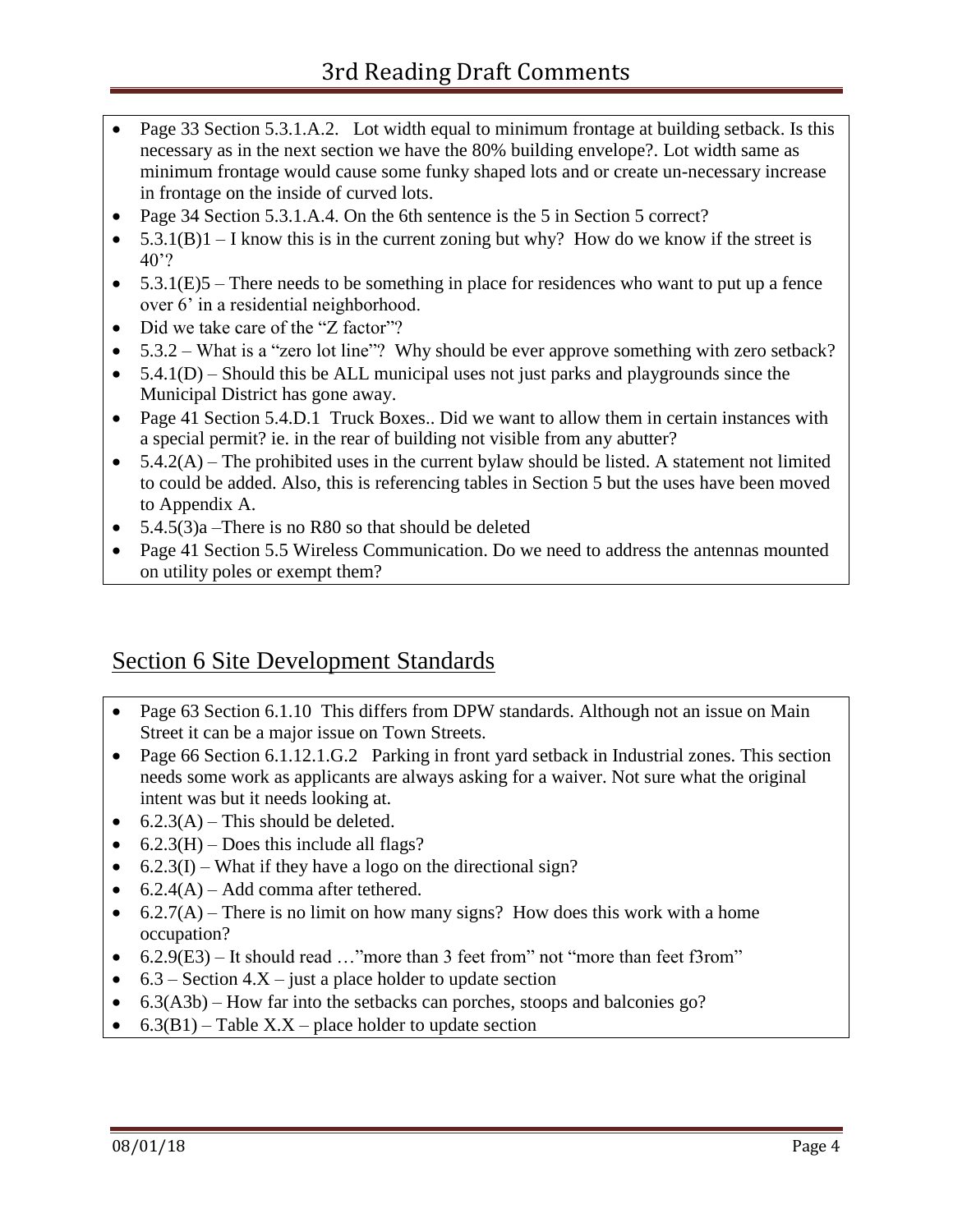#### Section 7 Special Use Regulations

- 7.2  $(A4)$  Conflict w/sign bylaw?
- 7.2 So there is no Special Permit option now? They can have a stream of customers coming to their house without proper parking?
- $7.2(B)$  Where permitted? What does that mean? What about a dentist or chiropractor or the like?

#### Section 8 Other Development Regualtions

- Section 8.4 Why would we do an OSRD by right? Just a question?
- Page 95 Section 8.2.4.B This was flagged as a potential issue with the AG. It should be corrected so it does not jeopardize the entire by-law being voided? Or can the AG just exclude certain sections.
- Section 8.4.7.E.2 still is showing 5%. At the March 22, 2018 meeting we discussed this should be 50%.

# **Appendix A**

- Should "MUV" be "MUB" in title?
- There are two "TD" columns are they the same?
- Why is non-profit outdoor recreation and camp a "SP" in R40, should it be N?
- Why is camp an SP and not N in R40?
- Why is camp an SP and not N in R40?
- Two-Family should be "PB or "SP" in MR and VR
- Should Multifamily, up to 8 units be a "PB" instead of a "Y"
- Family Suite should be "Y/PB" because there is a by-right Family Suite
- Family child care why is it broken up into 2 separate definitions? I thought day cares were exempt from zoning?
- Cemetery This would be allowed in a FA or R40?
- Auto body shop There are blank columns
- Commercial parking lot or parking garage There are blank columns
- Medical, dental or other There are blank columns
- I thought we talked about Automotive sales, leasing, and service, including sale of automotive supplies being a "PB" item in the I1 or I2 zone?
- Industrial 2 (I2). The Industrial 2 district is a small district with use regulations very similar to those for I1 with a few exceptions, mainly that motor vehicle **sales, service and** body repair facilities are allowed in I2 but not in I1. It is an industrial district and as such, it supports job creation and retention and is intended to enhance the Town's tax base. Uses that